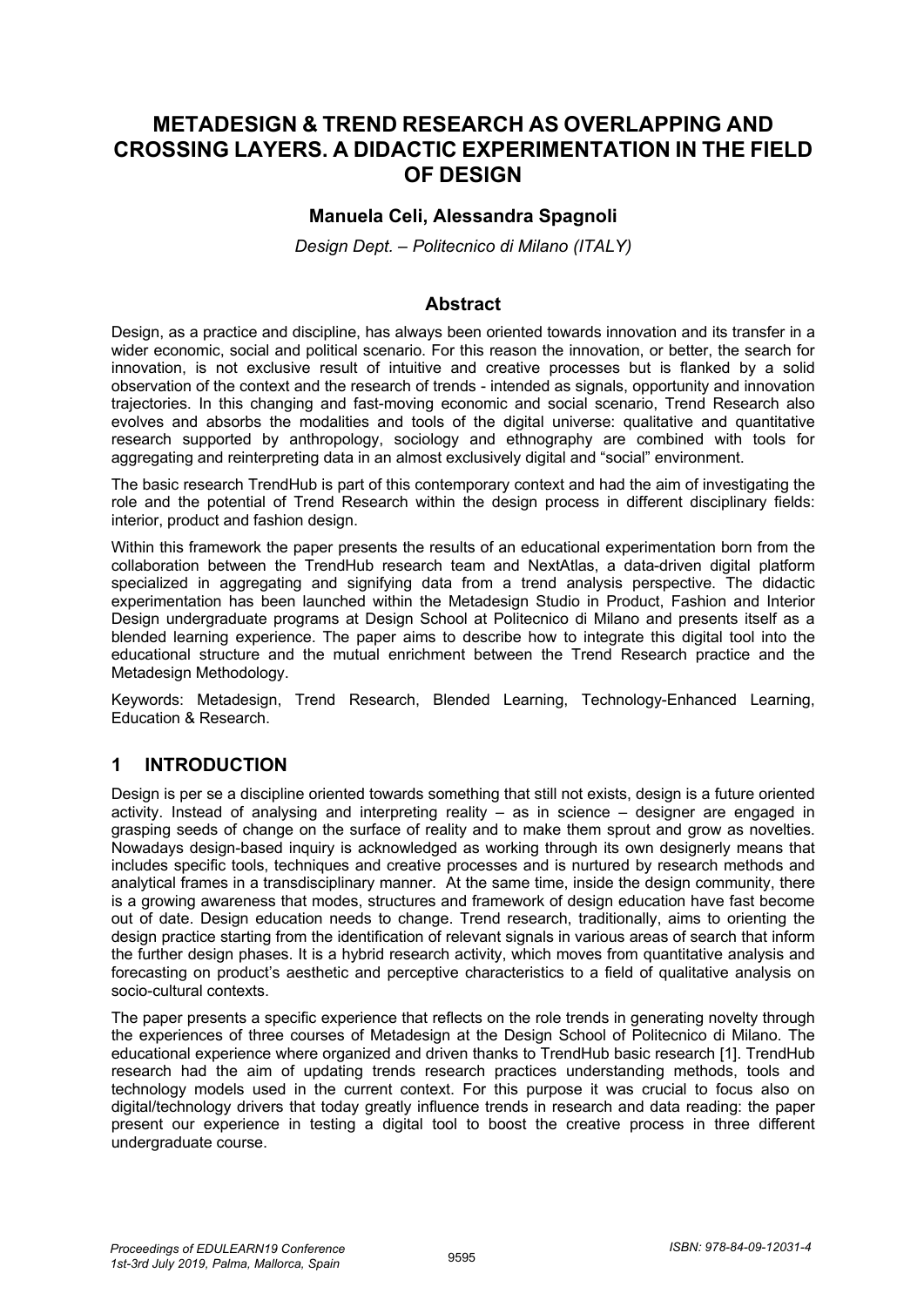## **2 TREND RESEARCH IN THE DESIGN FIELD**

Futures studies and design processes often share the same approach of generating information and knowledge to stimulate lateral thinking [2]. As existing seeds of information and knowledge of possible futures, trends may play a fundamental role at the very beginning of the design processes to orient the action at the fuzzy front end stage [3]. The most important node on the value of trends for design is sensemaking [4], an essential act of transformation, in which change takes place. As Aaltonen and Barth [5] suggest «the ways we imagine the future, understand the past and come to grips with the present are extremely valuable in providing continuity and direction for our lives. Sensemaking is rooted in time and space, and occurs at the intersection of three horizons: the past, present, and future». In this sense the act of collection and absorption of the environment in search of inspirational input, is the first step toward change. Then selection, manipulation, crossbreeding and organization of data, during synthesis is where the real experimentation takes place. The combination of signs and juxtaposition of images and connected or subtle meaning is the mean to articulate a converging direction which will drive the designer to the further steps of scenario building and envisioning. Trends moving and enhancing information afford us to shift the barriers of expectation, to provoke and produce alternatives. Kahane [6] described this moment as the "breathing in" phase where we analyse the current reality in all its complexity to build the grounding for the later "breathing out" phase of constructing and disseminating scenario stories.

## **3 METADESIGN STUDIO BACKGROUND**

The prefix "meta" generally express the capacity to view things from the outside, to consider a more abstract level, or to have a deeper and more mature understanding. In the design field, Andries Van Onck elaborated first, in 1964, a definition of "metadesign" intended as "initial speech", "more general" and "more abstract" and "the particular project pre-trial" [7]. Moreover he connects this up-framing capacity to a visual-formal language of design that can be codified and adopted along the process. Metadesign it is a method focused on the discovery and unveiling of the project itself which is informed by the contextual con-ditions in which it is structured. In this sense it offers selection and decision models in view of defined objectives, drawing on research and visualisation tools which enable maps of the design trajectory to be constructed and the potential solutions represented.

Metadesign model, which has been experimented since the 90's within Politecnico di Milano (POLIMI) undergraduate courses, offers a perfect context where to test innovative approaches, group activities, and brand new topics emerged from academic research in the disciplinary field of design. The Metadesign Studio is a second-year course of the undergraduate program, a six-month class with a methodological core although it is not a theoretical course. For its nature the course—with some slight differences in the contents—is compulsory in all the undergraduate courses of Design School at POLIMI. The goal of the course is to have the students experiencing all the whole design process, reflecting on it, organizing activities, and explicating every cognitive step with the aim of finding, developing, and internalizing their own design method [8].

The course syllabus is build around theoretical lessons, tools/tutorials intended as lessons to support the assignment, and project activities supported by continuous reviews of team work. The theoretical lessons are oriented to draw cultural background elements, and to provide stimuli and suggestions to rebuild the design context. The tutorials, week by week, address the students with some practical guidelines for their work: research planning methodology, ethnographic tools for observation, information about traditional references, solution for research communication through info-graphics, critical instruments, and a visualization tools. The pre-project research is divided into two main phases: contextual research and inspirational research. With the aim of balancing opportunities and constraints student are invited from one side to gather information about context, users, company and brand as well as competitors on the other to grasp seeds of change form the inspiring design context. The second step is mainly focalized on trend research and concept generation. Moodboard and Lifestyle board represent the key graphic tools that collect images and express features that anticipate the intangible elements of a design concept. In fact, these outcomes, adapted from the fashion design practice, become a new visual expression of the product's soft qualities even before having delivered a full design concept. It is in this particular phase of the project that we have focalized our effort in testing new trend watching digital tools.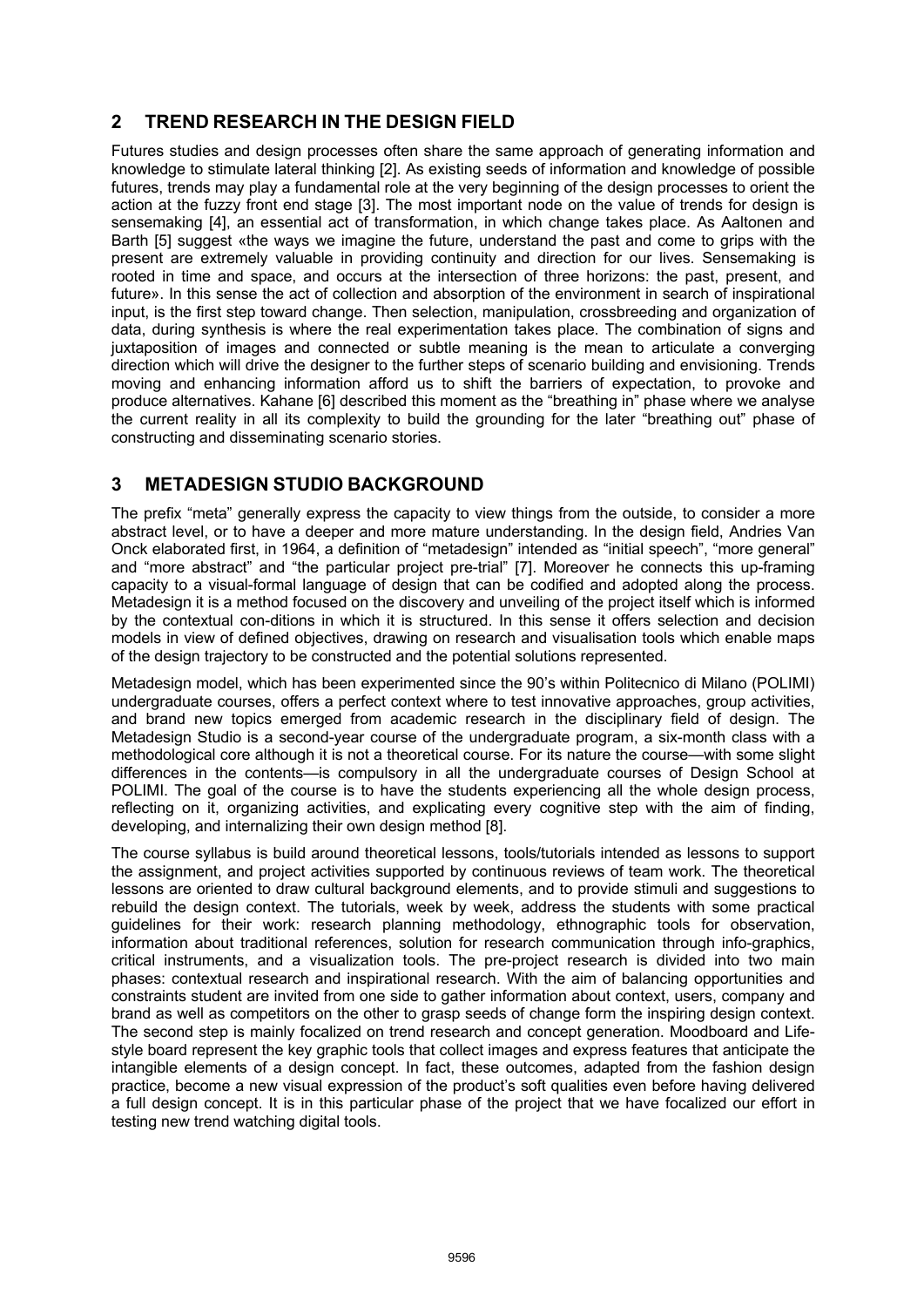## **4 METADESIGN STUDIO & NEXTATLAS. A DIDACTIC EXPERIMENTATION**

As part of the TrendHub research, we launched a blended-learning experience within the Metadesign Studios of the Design School of Politecnico di Milano in collaboration with NextAtlas. The objective of the didactic experimentation was to explore the different possible uses of the platform and its contents in an educational context. The Studios involved are part of the Bachelor Degree Course in Product Design, Interior Design and Fashion Design for a total of about 300 students divided into more than 80 project groups<sup>1</sup>.

NextAtlas, a platform founded in 2012, is a data driven tool specialized in the mining, aggregation and visualization of Big Data coming from the Social Media universe. NexAtlas uses proprietary algorithms and AI methodologies to detect new trends and drivers of change in consumer lifestyles and behavior. The platform daily crawls tens of thousands of trend/style/innovation related blogs, sites and social media posts in order to analyse historical data, identify new trends and weak signals and filtering them from the "fad noise". «The AI platform is designed to apply cognitive frameworks combining computer vision with text analysis to learn and interpret data at multiple levels» [9]. Nextatlas organizes its contents mainly through two different channels. Data and Facts, that are AI-driven evidences about significant emerging correlations: they are automatically extracted by looking at the current data and correlated with relevant metrics. Curated Trends that are rising or rather long-lived and wide items that embody - or could embody in the future - a deep cultural phenomenon occurring in society. A Curated Trend is composed by a strong curated component and backed by evidences and data.

Netatlas is a data-driven tool, mainly used by professionals and companies, that leverages the exponential growth of available data and the intensive use of social media as a competitive and innovative stimulus to drive trend research. The last two decades have seen a constant - apparently unstoppable - virtuous and utopian growth of large amounts of data - the so-called Big Data. Macro and micro ecosystems produce daily, and partly consume, billions of data in various formats - data structured in databases but also images, emails, GPS data, information taken from social networks. Data can be used to produce knowledge in the form of meaningful patterns or wisdom [10] and this process requires continuous evolution in terms of methods and tools capable of collecting, organizing and above all "translating" raw data into coded information. This is a constantly evolving scenario that involves the social, economic and political spheres at different levels: from political decisions to consumption habits, from technical-scientific progress to individual conscience. The exponential increase in available data has had, as a direct consequence, the evolution and diffusion of new data mining tools, a response to what Wurman calls "information anxiety": «People are worried about how to assimilate a quantity of knowledge that expands by nanoseconds in nanoseconds (...) Information anxiety is the product of the ever widening gap between what we understand and what we think we need to understand» [11]. A substantial amount of data/information - more or less consciously produced by individuals - occurs in the social sphere, Instagram, Facebook, Pinterest, Twitter etc. In the contemporary, the virtual wall assumes such a subversive role with respect to the past communication-identity modes that it would be almost impossible to imagine a return to the old paradigm. Millions of individuals - whose exponential growth is comparable to the trajectory followed by Big Data - are reflected in this virtual mirror and contribute, from their own point of view, to the construction of their own virtual/real identity, in which the boundaries between the sensitive and the immaterial universe vanish and disappear. At the same time, this constant virtual presence contributes to the definition of new behaviours, lifestyles and consumption habits. NextAtlas is rooted in these two new "paradigms of the contemporary" [12] and develops a process that is first of all action of "translation" and signification.

Educational experimentation is therefore part of a well-defined framework of close correlation and intense collaboration between research and training and between the educational system and the business world. Design, as a reflective practice [13], expresses a natural attitude to intertwine the design practice with reflection on the practice itself. The educational structure of the design system of Politecnico di Milano (School, Department, research groups, etc.) has been experimenting, since its foundation, with strongly interdisciplinary research actions and opportunities in which the designer learns to identify the range of expertise required for its solution [14] and increase "translation skills" able to handle and use languages, logic and methods of other disciplinary areas. In this context of opening up to opportunities for hybridization and experimentation of new teaching methods, the

 $\overline{a}$ <sup>1</sup> In particular the studios involved are: the Product Metadesign Studio held by proff. M. Celi and M. Parente; five Interior Metadesign Studios held by proff. L.M.V. Collina and L. Galluzzo, by proff. F. Scullica and E.M. Elgani, by proff. P.L. Silva Coronel, F. Balena Arista and M. De Santi, by proff. G. Simonelli and L. De Ambrogi and by proff. M. Antinarelli and M.R. Scelsi; the Fashion Metadesign Studio held by proff. F. Vacca, C. Colombi and P. Fanara.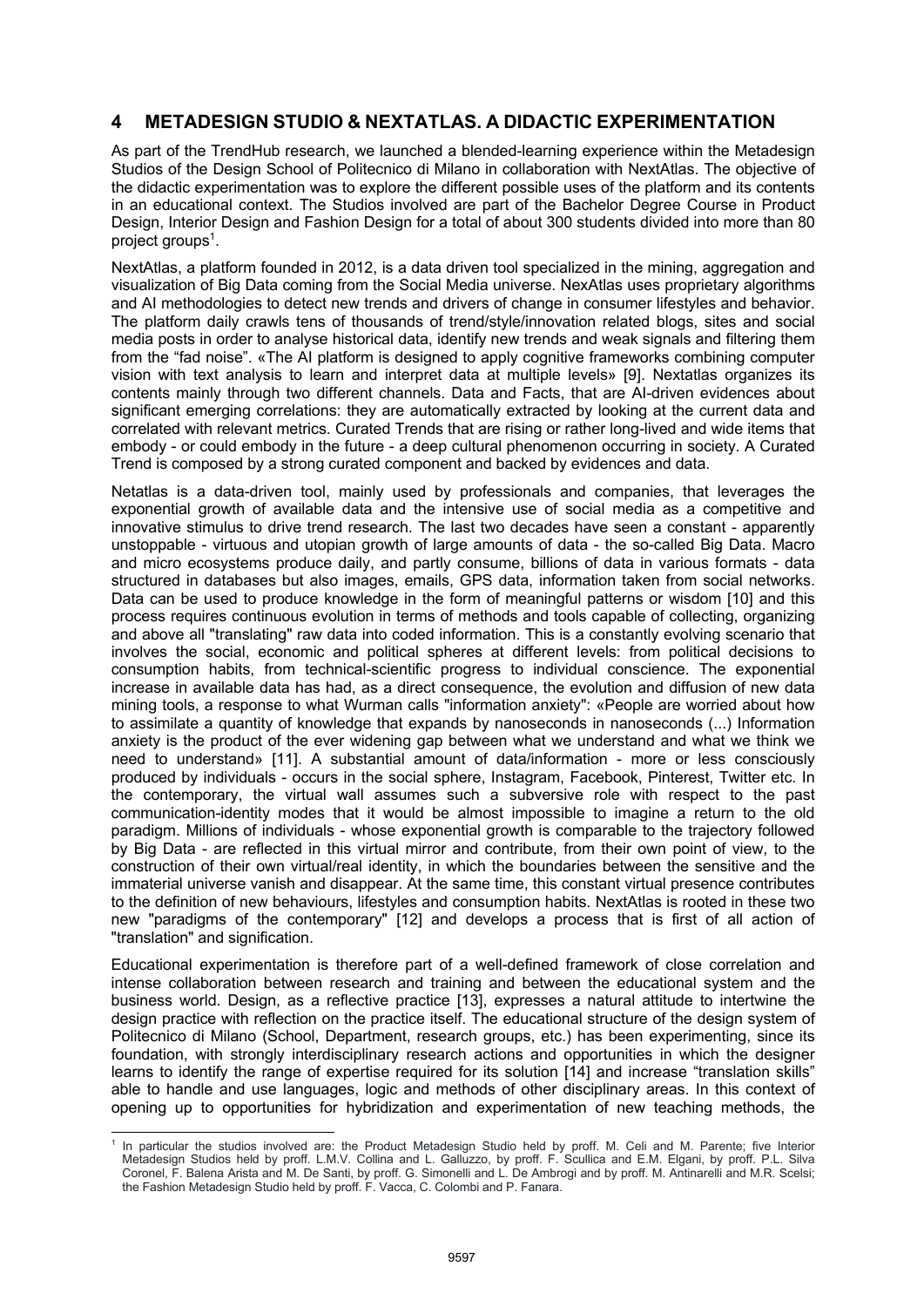experience of Blended-Learning has however required a process of choral coordination of all the actors involved aimed at sharing methodological dynamics, the potential of the digital tool and, last but not least, the sharing of objectives.

Among the didactic objectives of the experimentation we can include:

- jointly reflecting on the meaning of trend research in the meta-design process to verify its potentiality and criticality, involving teachers and researchers from the different areas of application of design (interior, product, fashion) in the discussion.
- testing the potential of a trend research data-driven tool in the different phases of the metadesign process and in relation to the different timings, themes and constraints proposed by each laboratory.
- how much and how the field of reference (product, interiors, fashion) can influence the use of the digital tool and the generation of meta-design semi-finished outcomes.

NextAtlas, on the other hand, has pursued objectives that are strongly oriented to verify the usability of the platform and its interface:

- performing a usability test, in terms of user experience of the platform from a group of testers the students - highly digitally literate in order to understand any falls in terms of process intuitiveness, shadow zones etc..
- identifying recurrent and paradigmatic "paths of use of the platform" in order to identify the aspects of strength and strengthen any critical issues
- experimenting with the platform in a purely design context in order to identify in which way the proposed contents are used and/or reworked
- viewing semi-finished design outcomes and enhance the interface of data visualization for an audience of "nondesigners", the main users of NextAtlas.

### **4.1 Convergences and divergences in Trend Research based on a common Metadesign Methodology**

As already mentioned, the didactic experimentation involved the Metadesign Studios of three different undergraduate degree courses: beyond the common general structure, each studio develops a specific brief aligned to the specificities of the sector of reference. The launch of the experiment took place in joint classes about a month after the beginning of the teaching: this allowed the students on the one hand to have a first substantial approach with the meta-design methodology and on the other hand to introduce them exhaustively to the particular themes of the different labs. The NextAtlas platform was then available for about a month and a half - during the period of research and definition of project strategies - and then reopened shortly before delivery and final exams. This double window allowed the students to metabolize the contents elaborated during the research phase and to carry out, as a second step, a reflexive verification - also depending on the development of the projects and a consequent integration and/or confirmation of the contents.



# **METADESIGN STUDIO PHASES**

*Figure 1. Trend Research data-driven experimentation within the Metadesign Studios phases.*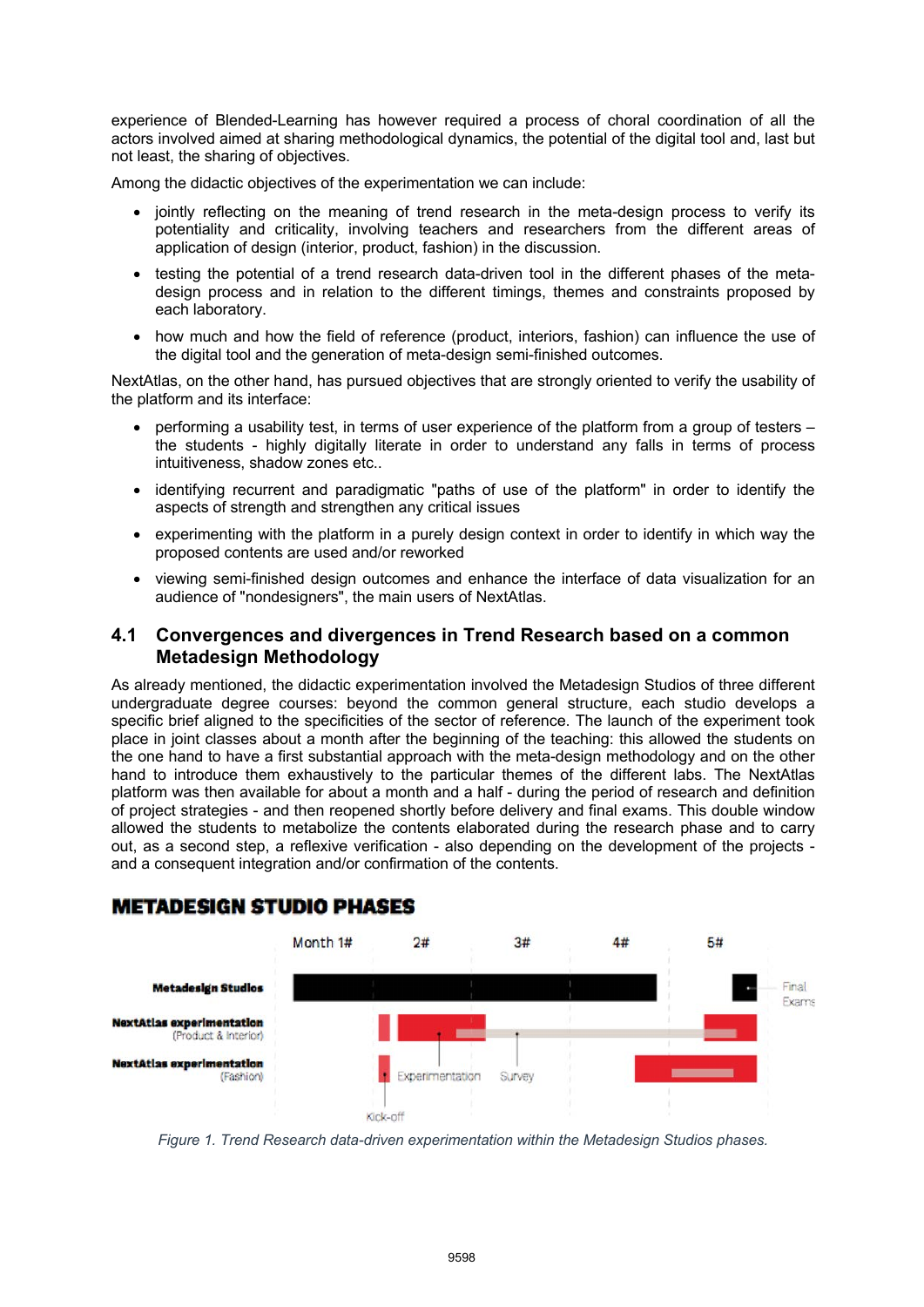Within this common structure, each laboratory has developed a different way of integrating the tool in the teaching phases, in accordance with the reference sector and the project theme proposed and developed. The tool has been integrated in the meta-design activities preparatory to the development of a project concept: observation and interpretation of the context-user-design object relationship (spaces, design products, fashion products), market analysis and finally exploration of new design opportunities.

### *4.1.1 Product Metadesign Studio experimentation*

The Metadesign Studio within the Product Design Degree Course focused on the study of some Milanese cultural institutions and museums in order to develop products in the merchandising sector - "souvenirs" - able to reactivate the visit experience and communicate the value of these places and their cultural contents. New merchandising systems whose value goes beyond their specific function because they belong to and build a collective imagination, represent elements of differentiation and recognition and can exercise an attractive power. The laboratory is divided into three phases: a first phase of context - users - company analysis conducted through desk and field research activities. This phase is aimed at understanding the contended reference and defining a framework within which to set the project brief. A second phase of blue sky, trend and inspiration research useful for the identification of new creative trajectories regarding specific categories of users, new and emerging behaviours and contexts of use. The experimentation through NextAtlas is mainly located in this phase of the design process and has the objective of "testing the potentiality of the tools and of its contents in the process of identifying lifestyles and consumption habits to nurture the definition of the context a future product will be designed for" [15]. The search for new, emerging or consolidated trends is intertwined with the definition of new and potential reference targets - specifically the definition of personas: real identikits of an ideal audience/profile that represent the needs, behaviors, interests and aspirations of potential users. The return of personas and potential emerging trends takes place through the generation of moodboards and lifestyle boards: scripto-graphic artifacts that return evocative images, case studies, chrome-material palettes in a visual synthesis that can be a stimulus for the next phase of generation of project concepts. In this context, students are expressly asked to use NexAtlas both as a source of inspiration and as a provider of highly rooted content in data analysis and, if necessary, to integrate research with materials from other validated external sources. The third and final phase is aimed at developing project concepts starting from a selection of the most promising and significant scenarios previously identified.

### *4.1.2 Interior Metadesign Studio experimentation*

The Metadesign Studios within the Interior Design Degree Course dealt with the theme of hospitality in the context of temporary living with a specific focus on hybrid spaces straddling the spaces of low-cost hospitality and spaces dedicated to study, work and related services. The didactic structure is divided into 4 phases. A first phase of desk and field research with a specific focus on hospitality spaces and on the possible functions and behaviour habits that these spaces generate. A second phase of scenario generation that, starting from the identification of trends and evocative insights, leads to the definition of some project concepts. NexAtlas is part of this phase and is used in particular to filter and select, through a high-profile tool, a set of user profiles and imagine how their lifestyle can be transferred, in terms of sensations, evocations and atmospheres, in the project spaces. The aim is therefore to guide students in the elaboration of different reports and boards able to draw up metadesign guidelines for the definition of spaces both in terms of CMF (Color, Material and Finish capable of generating specific sensations) and collection of inspirations (collection of examples that constitute a design reference).The third phase starts from the guidelines and the scenario previously developed to generate project concepts, while the fourth and final phase aims to lead students to address the technical details of the interior design and the related feasibility constraints. The didactic experimentation in collaboration with Nextatlas here is classically placed in the initial phase of trend research with the aim of translating trends into generators of inspiration for new spaces and services provided, far from the ephemeral and dry identification of stylistic elements for interiors.

### *4.1.3 Fashion Metadesign Studio experimentation*

The Metadesign Studio of the Degree Course in Fashion Design offers a complete overview of the design process of a clothing collection: in this case the project deals with a collection of women's clothing for the spring-summer season, developed in groups, and an individual elaboration. The first part of the Studio, oriented towards the design of a clothing collection, is divided into several phases: a first moment dedicated to the definition of the design scenario in terms of analysis of the brand,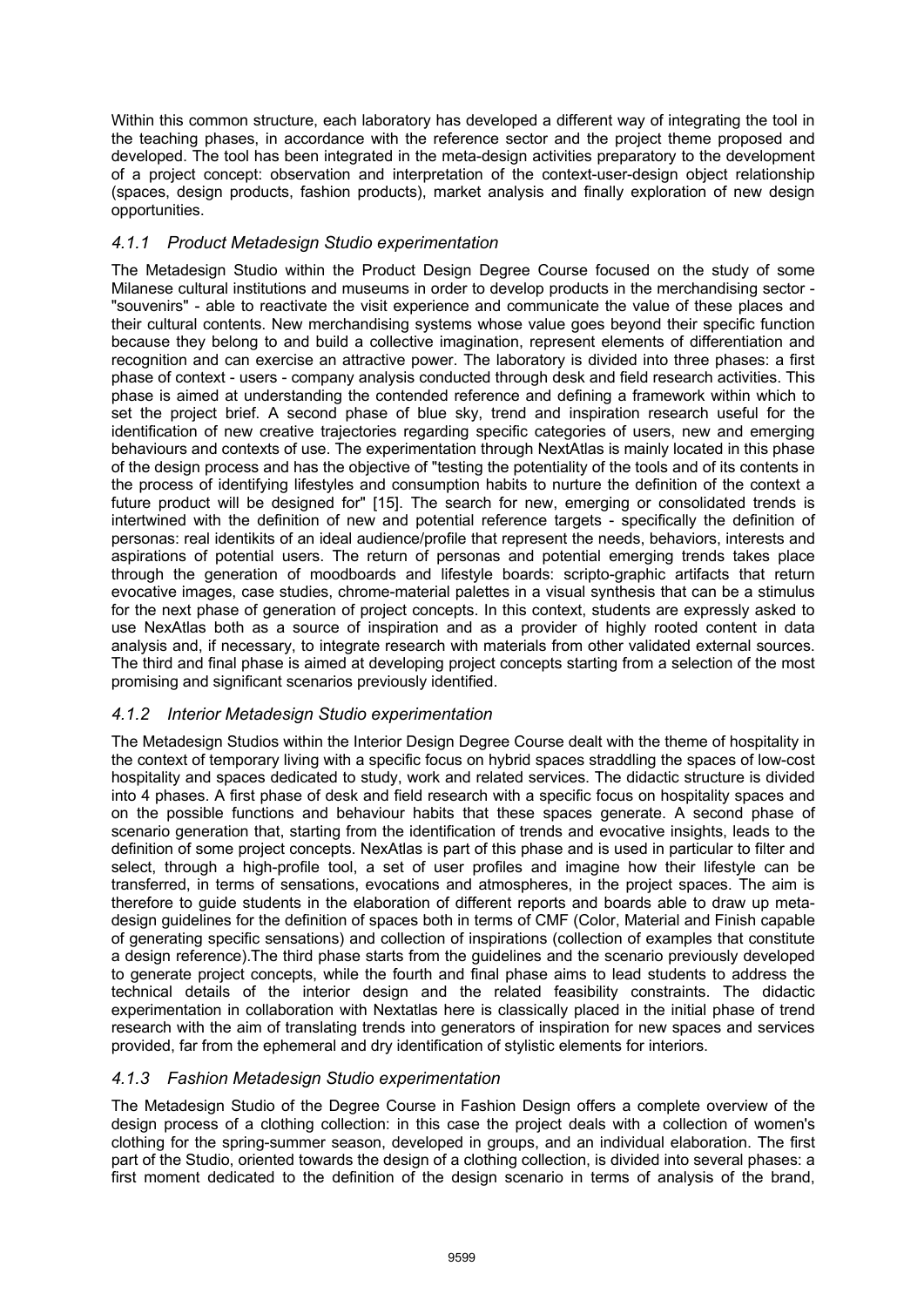iconographic research on the inspirational theme assigned, definition of the consumer profile; a second step that involves defining the stylistic codes of the collection, in line with the identity of the brand and the scenarios previously identified, and the design of the key collection items for each scenario/line; a third moment aimed at programming the architecture of the collection (merchandising plan), to manage the variety of clothing categories and the assortment of types of garments. The second phase of the workshop is dedicated to the individual elaboration: a project of a capsule collection of t-shirts that, respecting the stylistic codes of the brand, is inspired by the latest emerging trends. The didactic experimentation in collaboration with NextAtlas is set in this phase of the metadesign process and the aim is to experiment, through the use of the tool, a new process of fast and updated inspirations grasping. Students are called upon to identify new emerging trends and weak signals - in line with previously identified and consolidated stylistic codes - and to translate them into «aesthetic and graphic elements for updating specific part of a collection that need fresh inspirations with a lower investment in term of time and resources used in it design development» [15].

## **5 RESULTS**

At the end of the didactic experimentation, a survey - consisting of closed-ended questions and open questions for comments/suggestions/criticism - was submitted to the entire panel of students. The survey was structured in two orders of queries: a section on the use of the platform, with questions on its usability and intuitiveness, aimed at identifying the most commonly used research paths. This section is aimed at providing NextAtlas with feedback on the usability of the platform, in order to provide suggestions for improving the user experience [16]. A second section is aimed at determining how students use the tool in a way that is instrumental to the project, with the aim of identifying how much the trend research - filtered by the platform - has influenced the metadesign process in the different teaching phases, how much has proved to be sufficient or has required integration of documents and whether/how the different disciplinary areas have influenced its uses and objectives.

The analysis of the responses<sup>2</sup> revealed the following elements:

- More than half of the students (about 52%) approached the research through a key words oriented approach. The preference given to this search key, although intuitive and predictable, transfers an interesting figure when compared to the much lower percentages of the other keys to access content: curated trends, streams of data, places and timeline, etc.. This type of approach - blurred, poorly codified, often imprecise - suffers from two interdependent drivers. On the one hand, students show that they have a tag oriented approach to trend research: both the survey responses and the informal comments collected during the classroom work showed the use of research patterns similar to those used in major web browsers. This type of approach to information in fact influences the expectations placed on the platform: the main web browsers, in recent years, have undergone a paradigm shift: there are fewer and fewer *search engines* and more and more *response engines*. The user no longer expects to have to look for the most useful and relevant answer but expects fast, precise and above all correctly "contextualized" answers to the request - regardless of the semantic value used (a semantic value that could be more or less wide, correct, punctual). The other driver that influences this approach is linked to the fact that each individual is the bearer of ideas, patterns, previous and structured narratives that lead him to almost always select the information in a perspective of confirmation [10] and not of real exploration.
- A second panel of particularly interesting answers concerns which types of content (images, data, trend description, color pallette, etc.) were considered most useful and used/integrated within the group projects. The results of the survey showed a higher incidence of images and a combination of tags and images. The students considered more useful for metadesign purposes to use unstructured information rather than pre-coded content such as curated trends and data: paradoxically, the services on which the platform has invested most have been seen as of little use by the students. The process of metadesign elaboration is traditionally a fluid phase, with blurred boundaries, open with respect to the specific theme being dealt with - this makes it difficult to propose structured information that finds adequate adhesion to the scenario hypothesis.

 $\overline{a}$  $^2$  The following analysis is based on a qualitative approach that integrates the answers that 230 students (belonging to the product, interior and fashion design areas) provided to the questionnaire with numerous suggestions expressed anonymously and the observation and discussion carried out in the classrooms during the use of the platform.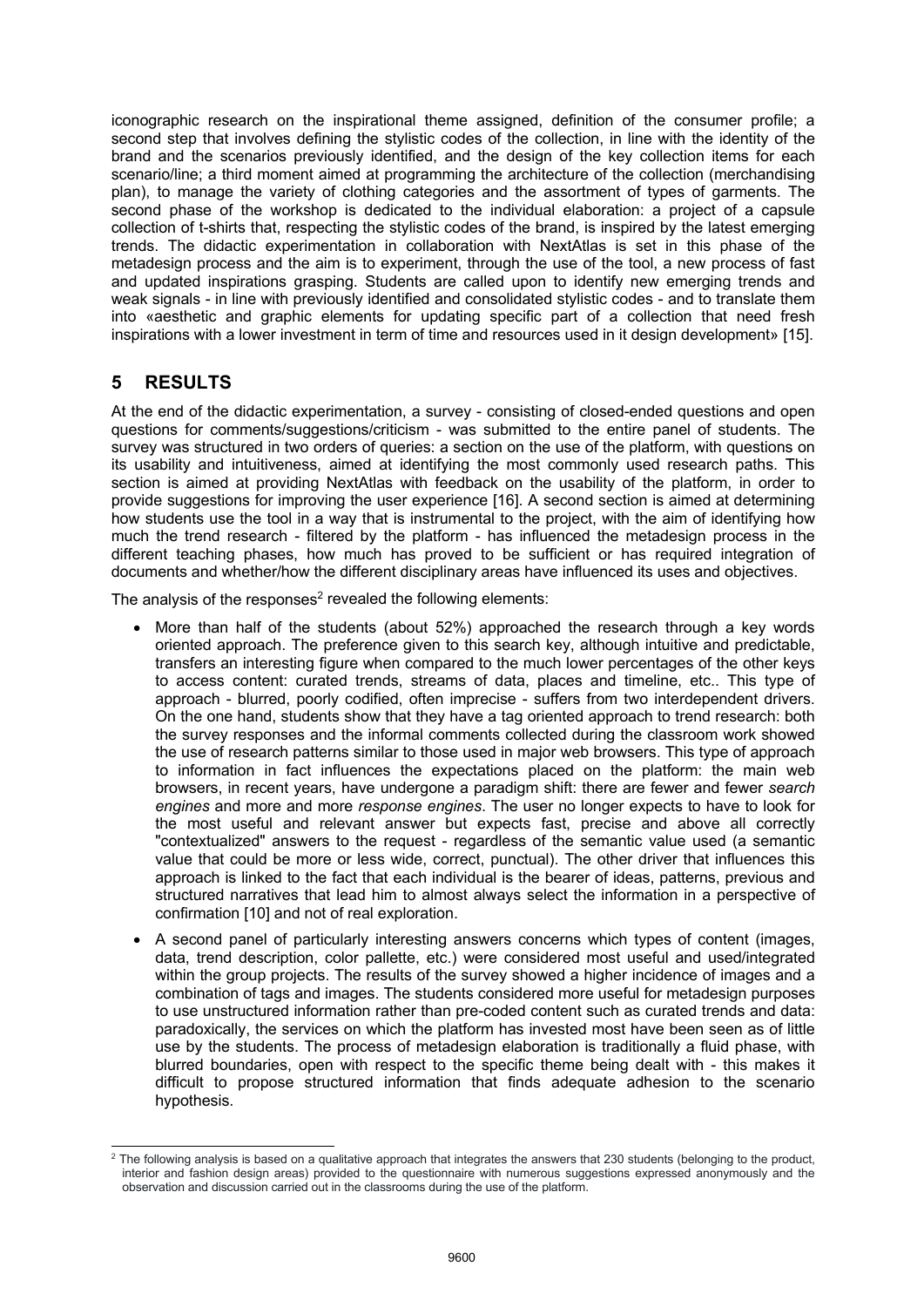• A last interesting point concerns the way in which the selected content is processed. Most students agree on the usefulness of the tool and considered it a valuable aid to the discovery and selection of both evocative and updated inspirations and to the decoding of trends, weak signals and insights. Secondly, however, the selection of real application examples - case studies, theoretical-critical references, images and historically contextualized references required in-depth analysis and additional research from sources and databases specifically dedicated to the culture of the project.

## **6 CONCLUSIONS**

The didactic experimentation launched as part of the Metadesign Studios of the Bachelor's degree courses in Interior, Product and Fashion Design at Politecnico di Milano highlighted a mutual enrichment between the Trend Research practice and the Metadesign Methodology. According with Evans designers «are called upon to provide solutions to situations that have yet to occur. (…) The timescale may vary, often dependant upon the lead times associated with a particular sector, but they design for the future (…) The notion of what the future holds is often central to this design process» [17] and through objects, environments and communications, design orients behaviors more or less consciously [18]. Assuming Trend Research as the most common formal method anyone attempting to look at the future uses [19] it is clear that this hybrid practice, which moves on the blurred boundary of qualitative and quantitative research, is useful and transferable within the metadesign process in different design fields. Trend Research is based on a multi-disciplinary approach using expertise from outside the design industry [20] and designers can use information and insights on relevant trends and signals to inform, validate and endorse design decisions throughout the metadesign process.

On the other hand, a trend research activity conducted exclusively through digital data-driven tools shows its limits when the researcher/designer struggles to adapt his own language and thought which is mainly a visual thought [21], a figurative thinking [22] - to an instrument that, however deep it may be, uses selective and self-significant algorithms. In this sense, a data-driven research activity crosses, but does not exhaust, the branching exploratory phase characterizing the metadesign process.

## **ACKNOWLEDGEMENTS**

The paper is the result of a common research and findings undertaken by the authors. Nevertheless, sections 1, 2 and 3 were edited by Manuela Celi and sections 4, 5 and 6 were edited by Alessandra Spagnoli.

The authors would like to thank Nextatlas for their support and participation in the didactic experimentation run within the Metadesign Studios offered in the Product Design, Fashion Design and Interior Design undergraduate programs of the Design School at Politecnico di Milano.

### **REFERENCES**

- [1] www.trendhub.polimi.it.
- [2] E. De Bono, *Serious creativity, using the power of lateral thinking*. Harper Collins Publishers, 1992.
- [3] M. Celi, J. Rudkin, "Drawing food trends: Design potential in shaping food future". *Futures*, 83, pp.112-121, 2016
- [4] J. Kolko, "Abductive thinking and sensemaking: the drivers of design synthesis". *Design Issues*, 26 (No.1), 2016.
- [5] M. Aaltonen, T. Barth, "How do we make sense of the future?: An analysis of futures research methodology – v2.0". *Journal of Future Studies* 9(4):45-60, 2005
- [6] A. Kahane, *Transformative Scenario Planning: working together to change the future*. Berrett-Koehler, 2012.
- [7] A. Van Onck, "Metadesign", in *Edilizia Moderna*, n.85, p.53, 1964.